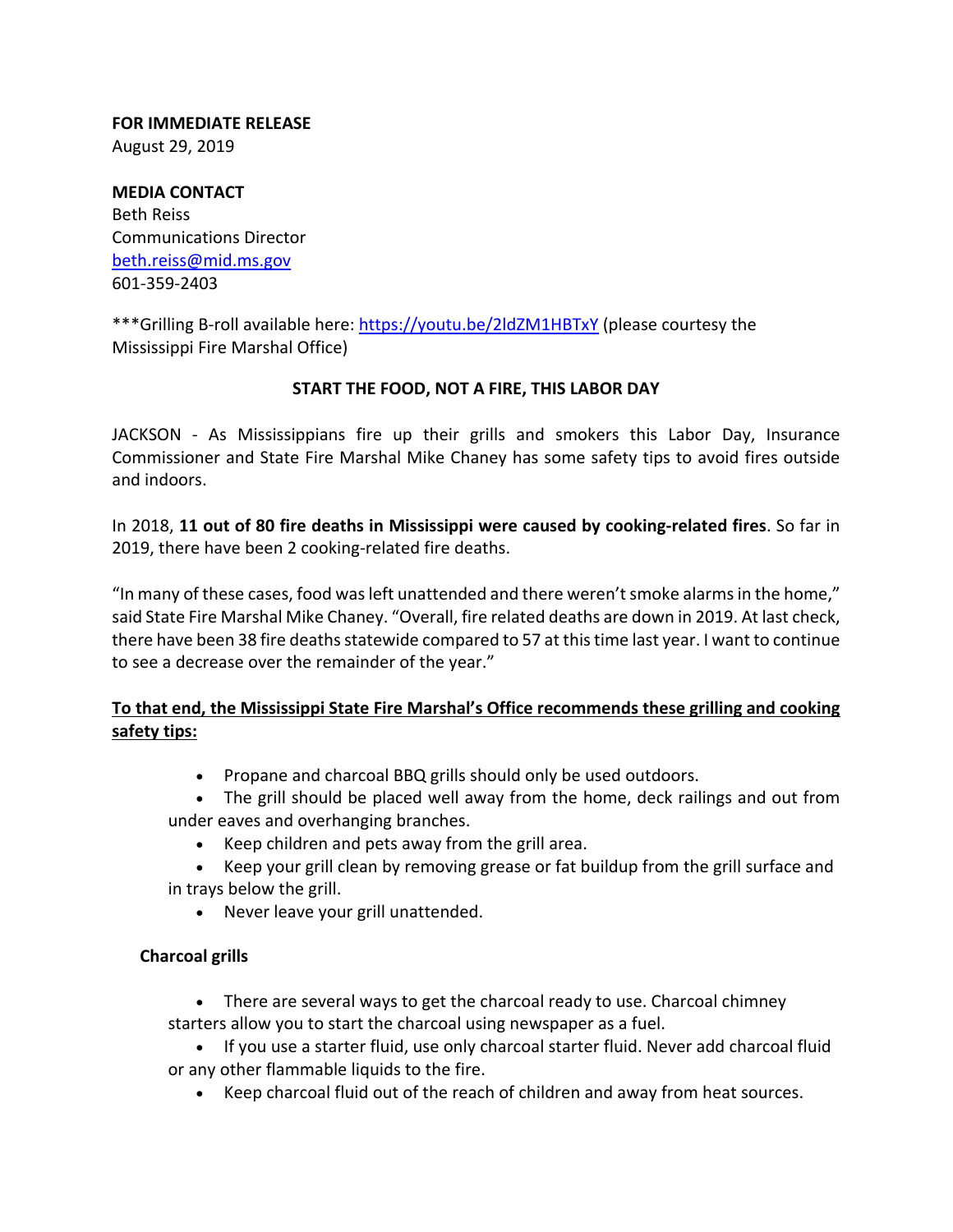There are also electric charcoal starters, which do not use fire. Be sure to use an extension cord approved for outdoor use.

 When you are finished grilling, let the coals completely cool before disposing in a metal container.

### **Propane grills**

 Check the gas tank hose for leaks before using propane grills for the first time each year.

 Apply a light soap and water solution to the hose. A propane leak will release bubbles. If your grill has a gas leak, and there is no flame, turn off the gas tank and grill.

• If the leak stops, get the grill serviced by a professional before using it again. If the leak does not stop, call the fire department.

 If you smell gas while cooking, immediately get away from the grill and call the fire department. Do not move the grill.

#### **Stand by your Pan**

 Be on alert. If you are sleepy or have consumed alcohol, don't use the stovetop or oven.

- Stay in the kitchen when you are frying, grilling, or broiling food.
- If you must leave the kitchen for even a short period of time, turn off the stove.
- If you are simmering, baking, boiling or roasting food, check it regularly, remain

in the home while food is cooking, and use a timer to remind you that the stove or oven is on.

 Keep in mind that you should avoid wearing loose clothing or dangling sleeves while cooking. Loose clothing can catch fire if it comes in contact with a gas flame or electric burner.

#### **No kids allowed**

■ Keep kids away from cooking areas by enforcing a "kid-free zone" of 3 feet (1 meter) around the stove.

 If you have young children, use the stove's back burners whenever possible, and turn pot handles inward to reduce the risk that pots with hot contents will be knocked over.

Never hold a small child while cooking.

## **Keep it clean**

 Keep anything that can catch fire—pot holders, oven mitts, wooden utensils, paper or plastic bags, food packaging, towels or curtains—away from your stovetop.

Clean up food and grease from burners and the stovetop.

## **Smoke Alarms**

Commissioner Chaney recommends having a smoke alarm inside each bedroom.